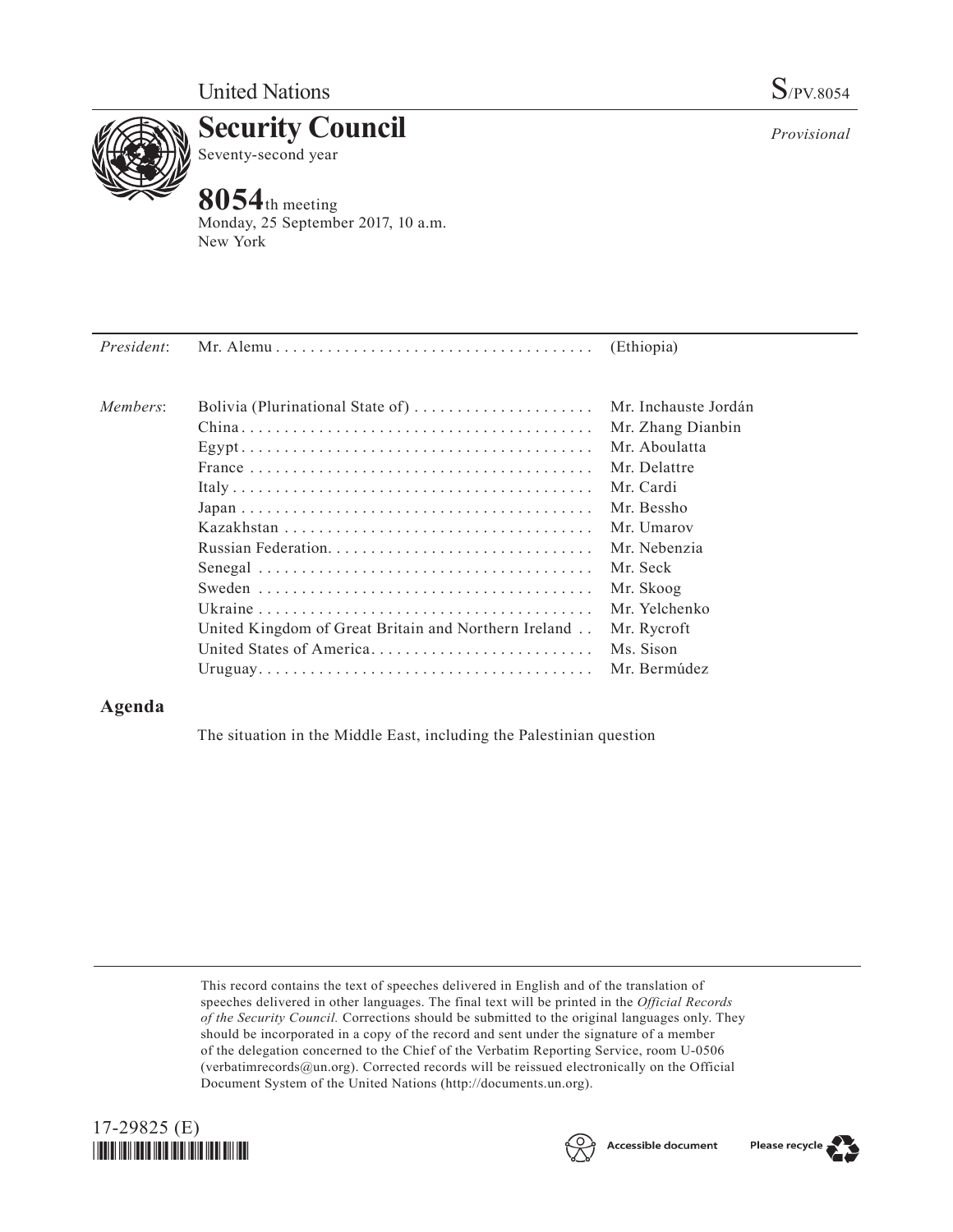*The meeting was called to order at 10.05 a.m.*

## **Adoption of the agenda**

*The agenda was adopted.*

## **The situation in the Middle East, including the Palestinian question**

**The President**: In accordance with rule 39 of the Council's provisional rules of procedure, I invite Mr. Nickolay Mladenov, Special Coordinator for the Middle East Peace Process and Personal Representative of the Secretary-General, to participate in this meeting.

On behalf of the Council, I welcome Mr. Nickolay Mladenov, who is joining this meeting via videoteleconference from Jerusalem.

The Security Council will now begin its consideration of the item on its agenda.

I now give the floor to Mr. Mladenov.

**Mr. Mladenov**: Today I devote my regular briefing to the Security Council to reporting, on behalf of the Secretary-General, on the implementation of resolution 2334 (2016) during the period from 20 June to 20 September. In this third briefing, I will once again focus on developments on the ground in accordance with the provisions of the resolution, including on regional and international efforts to advance the peace process.

During the reporting period, Israel did not cease all settlement activities in the occupied Palestinian territory, including East Jerusalem, or fully respect all of its legal obligations in this regard, as called for by the resolution. Since 20 June, Israel's illegal settlement activities have continued at a high rate — a consistent pattern over the course of this year. Activity during this period was concentrated primarily in occupied East Jerusalem, where plans were advanced for over 2,300 housing units in July, 30 per cent more than for the whole of 2016. That includes plans for some 1,600 units expanding a ring of settlements north of East Jerusalem, as well as in the Palestinian neighbourhood of Sheikh Jarrah, adjacent to the Old City. While no plans were advanced in Area C during the reporting period, in early September construction resumed on the new settlement of Amihai, in the heart of the West Bank.

The reporting period witnessed the eviction of a Palestinian family in Sheikh Jarrah, residents for over 50 years, after a protracted legal battle. The building is located in a section of the neighbourhood in which several settlement plans were among those promoted in July. Eviction proceedings are under way for some 180 Palestinian families in East Jerusalem, over 60 of whom reside in Sheikh Jarrah.

Meanwhile, according to the Office for the Coordination of Humanitarian Affairs, the destruction of Palestinian-owned property across the West Bank, including East Jerusalem, continued, albeit at a significantly lower rate. Overall since the beginning of 2017, 344 structures have been demolished, a third of them in East Jerusalem, displacing some 500 people. In Area C of the occupied West Bank in August, three educational facilities, serving 175 children, were demolished or confiscated, citing the lack of building permits, which are virtually impossible for Palestinians to obtain.

On 25 July, in the city of Hebron, 15 Israeli settler families illegally occupied the Abu Rajab/Machpelah House, despite ongoing legal proceedings over its ownership. On 27 August, the Israeli Government notified the High Court of Justice that it would evict the settlers within one week. However, that process has been put on hold by a temporary injunction issued by the Court.

In other related developments, on 26 July an amendment to the Basic Law: Jerusalem, Capital of Israel passed a first reading in the Knesset. If approved, the law would further cement Israeli control over East Jerusalem. On 17 August, the High Court of Justice issued a temporary injunction formally postponing the application of the so-called regularization law. On 31 August, a military order was issued establishing a civil services administration that upgrades the status of settlements in the H2 area of Hebron, further consolidating Israeli presence there and reinforcing the existing separation and division in this highly volatile area, where some 500 Israelis live among some 40,000 Palestinians. The United Nations considers all settlement activities to be illegal under international law and an impediment to peace. Resolution 2334 (2016) states that the international community will not recognize any changes to the 4 June 1967 lines, including with regard to Jerusalem, other than those agreed to by the parties themselves through negotiations.

I will now turn to the issue of violence, which persists as one of the main obstacles to resolving the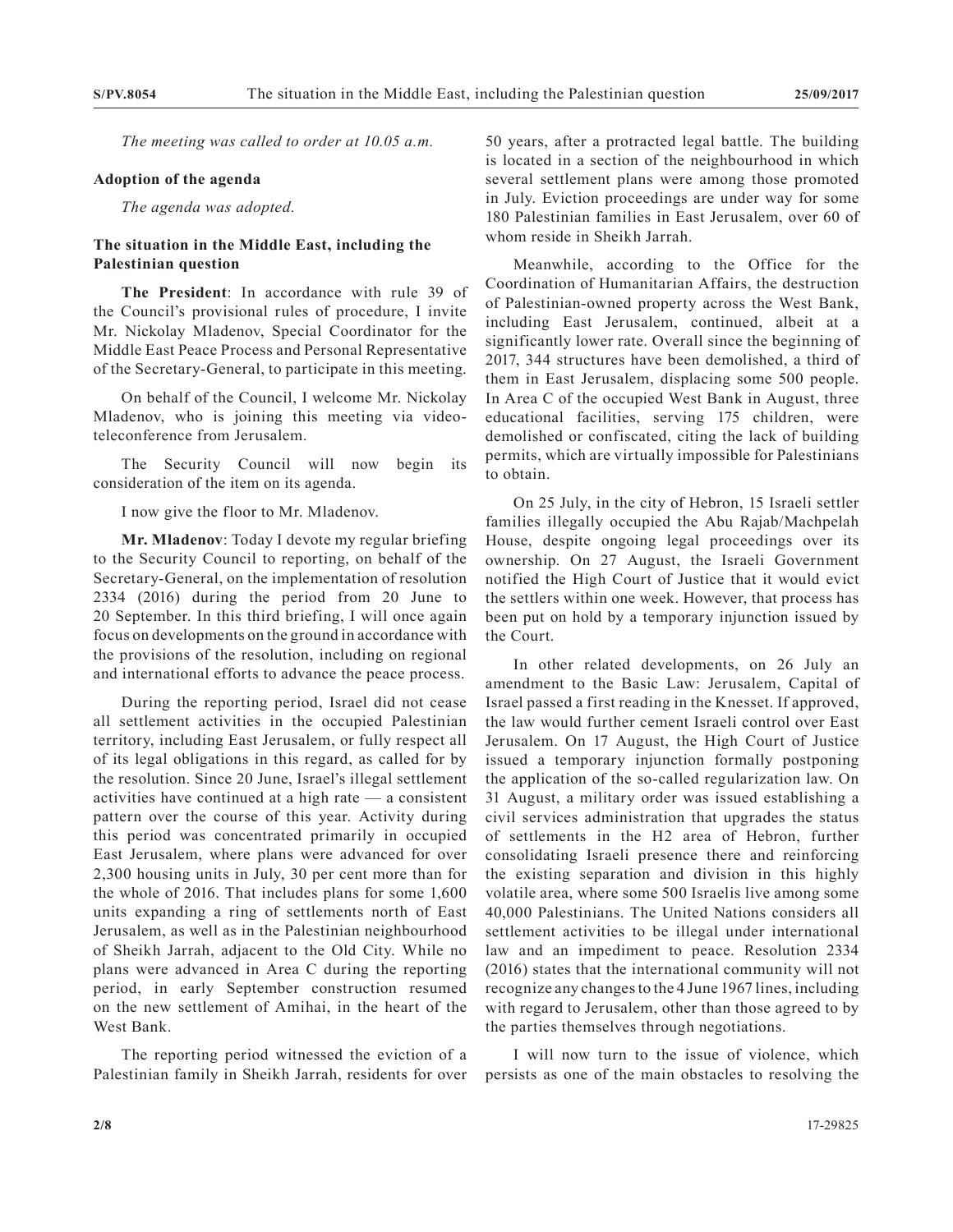conflict. Resolution 2334 (2016) calls on all sides to prevent such acts and to strengthen efforts to combat terrorism, including through existing security coordination. Although the reporting period was characterized by relatively low levels of fatalities, a number of incidents occurred, particularly related to the unrest following the fatal 14 July attack against two Israeli policemen in Jerusalem's Old City.

During the reporting period, 19 Palestinians, five of whom were in Area A of the West Bank, were killed in attacks, clashes and Israeli military operations. Eight Israelis were killed in clashes and attacks, including the three Israeli-Arab perpetrators of the 14 July attack, who were killed by the security forces. Of the 19 Palestinian fatalities, five were killed during protests and subsequent clashes related to the unrest in Jerusalem. On 21 July, a Palestinian brutally murdered three members of an Israeli family in a terrorist attack in the West Bank settlement of Halamish.

In a reaction to the events at the Holy Esplanade, on 21 July Palestinian President Abbas declared a freeze of all contacts with Israel at all levels, including security coordination. After three months of quiet, on 26 June, 23 and 24 July and 8 August Palestinian militants fired rockets towards Israel, with no injuries reported. In response, the Israel Defense Forces conducted five airstrikes in Gaza, resulting in three Palestinians being injured. On 17 August, one Palestinian was killed by a suicide bomber, who was also killed, close to the Egyptian border in Gaza. This appears to have been the first suicide bombing affecting Hamas forces in Gaza.

During the reporting period, settler-related violence also continued. Some 26 incidents were documented, the majority involving the vandalization of Palestinian agricultural property around Nablus, and assaults against Palestinians in and around Hebron. Meanwhile, at least 26 Palestinian attacks also took place against Israeli settlers, resulting in casualties or property damage. Punitive demolitions also continued during the reporting period, with Israeli authorities demolishing five homes belonging to families of Palestinian perpetrators of attacks.

The reporting period also witnessed a shrinking space for civil society and freedom of expression. On 24 June, the Palestinian President issued, by decree, the Cybercrime Law. Since then, at least six journalists, one human rights activist in Hebron and a number of others have reportedly been arrested. While most were subsequently released, these arrests raise strong concerns that the law is being used to curtail freedom of expression. In Gaza, a social media activist was arrested by Hamas on 3 July and detained for almost two weeks on charges of incitement against the de facto authorities, while a journalist was detained for more than two months on unclear allegations of collaboration with the authorities in Ramallah.

Resolution 2334 (2016) called upon both parties to refrain from acts of provocation, incitement and inflammatory rhetoric, and to condemn all acts of terrorism. At the height of the July crisis around the holy sites of Jerusalem, officials and representatives on all sides employed provocative rhetoric. In the midst of what were largely peaceful protests, Hamas and senior Palestinian Authority officials called for an escalation and a day of rage across the occupied Palestinian territory. Hamas and others continued to openly glorify terror attacks, describing the murder of three Israelis at their home in Halamish as "heroic". Meanwhile, President Abbas explicitly condemned the 14 July attack and, in an attempt to calm tensions at the holy sites, some Palestinian leaders and religious authorities on both sides called on protestors to avoid violence and provocation.

With regard to settlements, Israeli officials continued to use provocative rhetoric in support of expansion. On 3 August, the Israeli Prime Minister delivered an inauguration speech at the launch of the construction of 1,000 new housing units in the Beitar Illit settlement, in which he praised the achievements of his Government in promoting settlement construction. On 28 August, he said that

"there will be no more uprooting of settlements in the land of Israel ... . We will deepen our roots, build, strengthen and settle".

Other senior Israeli politicians also made repeated calls for annexation of the West Bank, with one Member of the Knesset expressing his desire to "destroy" hopes for Palestinian statehood, and stating that "there is room to define and realize the national aspirations of one people only — the Jewish people".

Resolution 2334 (2016) reiterated the call of the Middle East Quartet on both parties to take steps to reverse negative trends on the ground that are imperiling the two-State solution. On 10 July, an interim power-purchasing agreement was signed between the Palestinian and the Israeli electricity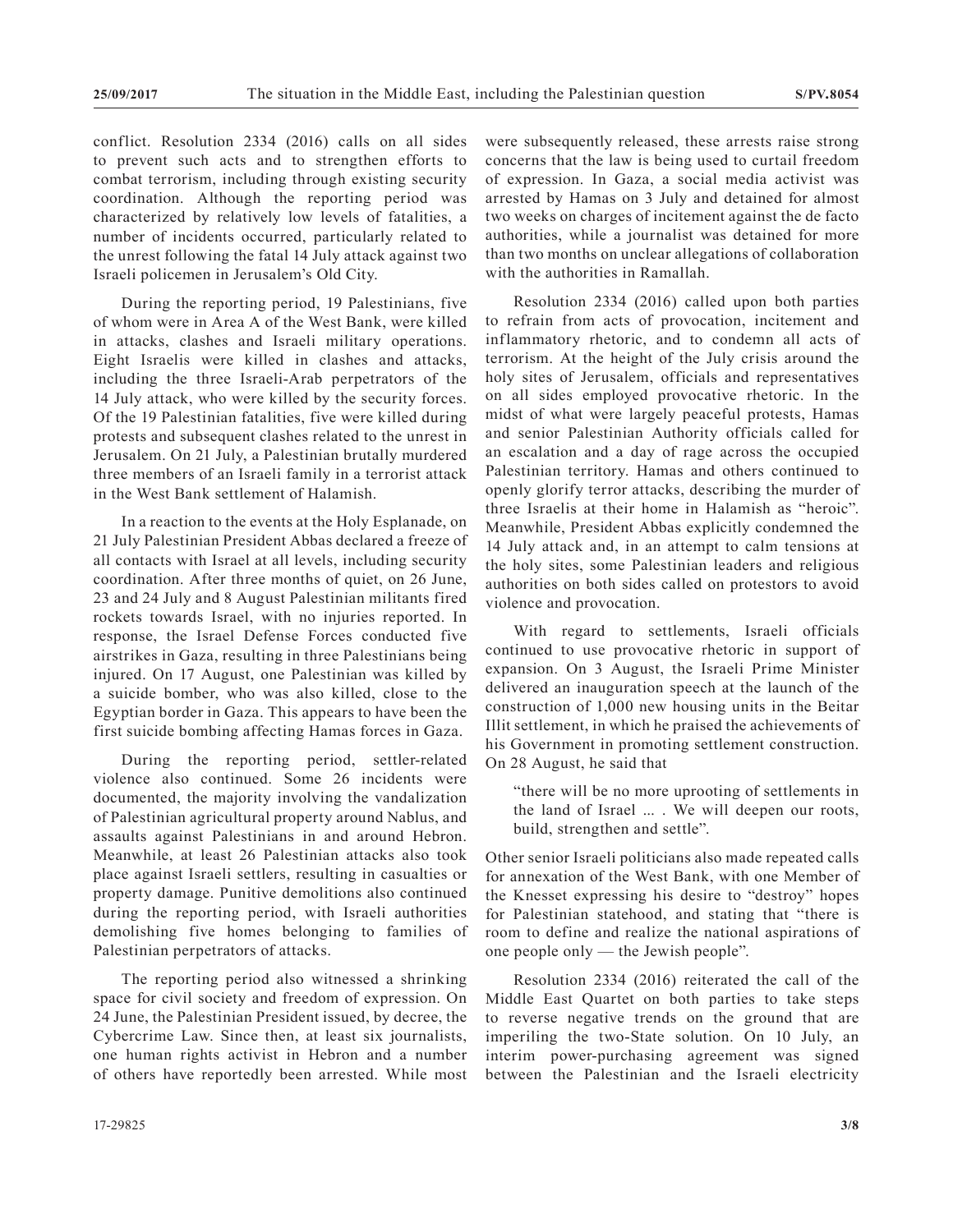companies, energizing the first Palestinian-owned and operated sub-station in Jenin and allowing for an increase in electricity supply in the northern West Bank. On 13 July, the United States facilitated an agreement between the Palestinian Authority and Israel, allowing for an increase in water supply for Palestinians in the West Bank and Gaza as part of the 2013 Red Sea-Dead Sea Water Conveyance project.

In Gaza, the situation remains extremely fragile. The chronic energy deficit has been substantially worsened by the decision of the Palestinian Authority to reduce electricity supply to the Strip. While Egyptian fuel has enabled the Gaza power plant to resume operations, electricity supply is still down to about four hours per day. Basic services in some 190 health, water and sanitation facilities continue to rely on back-up generators powered by United Nationsprovided fuel. As part of the Gaza emergency appeal issued in July, an additional \$4 million from the United Nations Central Emergency Response Fund has been released to support critical services. The appeal is now 51 per cent funded.

To end the standoff, the Palestinian Authority has remained firm in its demands for Hamas to dissolve the administrative committee it established in March and allow the Government of National Consensus to take up its responsibilities in Gaza. On 17 September, Hamas officially accepted these conditions. It now remains to be seen whether the agreement will be implemented and electricity supply to Gaza restored.

I have just returned from a trip to the Gaza Strip, and I am happy to brief the Security Council in closed session on developments related to Palestinian reconciliation and the Government returning to Gaza.

During the reporting period, there were no developments related to Member States' distinguishing, in their relevant dealings, between the territory of the State of Israel and the territories it occupied in 1967. Meanwhile, the international community has continued its efforts to advance the goal of peace. The envoys of the Middle East Quartet continue to meet to discuss current efforts to advance peace, as well as the deteriorating situation in Gaza. In August, a United States delegation travelled to the region and met with regional interlocutors, with a focus on reviving the Israeli-Palestinian peace process. All parties agreed to continue working towards a sustainable peace and to promote security and stability across the region.

Shortly thereafter, on 27 August the Secretary-General arrived in the region for his first official visit to Israel and Palestine. He strongly reaffirmed the United Nations position that there is no alternative to the two-State solution and suggested a three-track approach to end the occupation and advance the prospects for peace: first, a serious political process with a clear end goal of two States living side by side in peace and mutual recognition; secondly, a simultaneous effort to improve the socioeconomic conditions of Palestinians; and thirdly, active engagement with regional partners. He conveyed his personal commitment to helping the parties return to meaningful negotiations, based on relevant United Nations resolutions, international law and prior agreements.

In September, Egypt hosted delegations from Hamas and Fatah in an effort to advance Palestinian unity, which led to the breakthrough decision by the de facto Gaza leadership to dissolve the administrative committee and invite the Government to return to the Strip.

On 18 September, Norway convened the Ad Hoc Liaison Committee for the Coordination of International Assistance to Palestinians in New York with Palestinian Deputy Prime Minister, Mr. Ziad Abu Amr; Palestinian Authority Minister of Finance and Planning, Mr. Shukri Bishara; and Israeli Minister of Regional Cooperation, Mr. Tzachi Hanegbi, in attendance. Those at the meeting agreed that additional concerted action was needed to make progress on fiscal sustuinability, economic development and Gaza's reconstruction and recovery. It was also noted that socioeconomic conditions cannot be adequately addressed without progress in the peace process.

In conclusion, I would like to share some broad observations on the reporting period.

Continuing settlement expansion, most notably during this period in occupied East Jerusalem, is making the two-State solution increasingly unattainable and undermining Palestinian belief in international peace efforts. In addition to illegal settlements, the practice of demolishing Palestinian structures in the West Bank, including East Jerusalem, and displacing Palestinians undermines the prospects of peace. Continued violence against civilians and incitement perpetuate mutual fear and suspicion, while impeding any effort to bridge the gaps between the two sides. I once again urge both parties to demonstrate their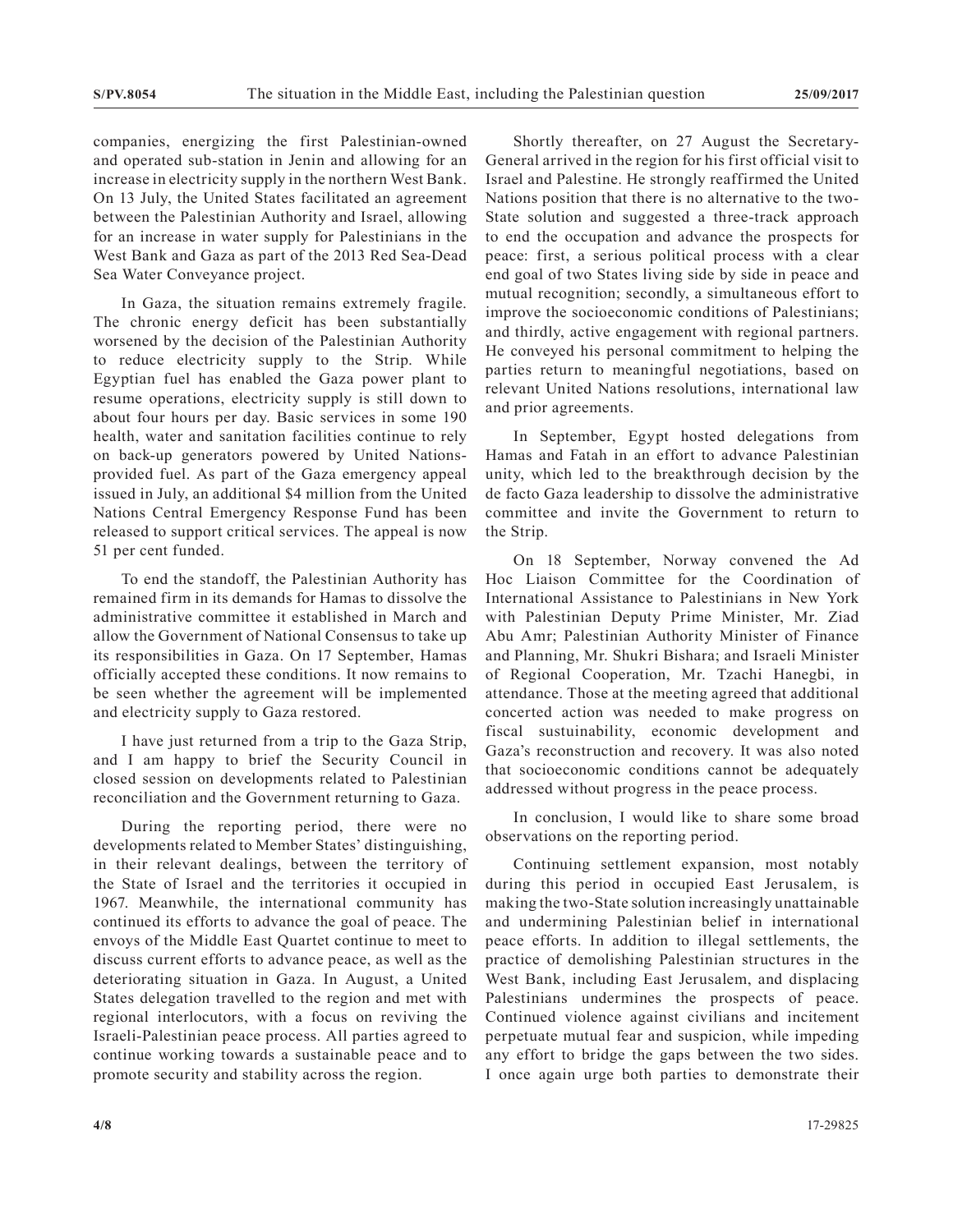commitment to rejecting violence, inflammatory rhetoric and provocative actions.

The Jenin agreement was an important first step towards a comprehensive Israeli-Palestinian powerpurchasing agreement that would lead to greater Palestinian energy autonomy. I encourage the parties to fully implement the Red Sea-Dead Sea agreement to enable the delivery of much-needed water to the West Bank and Gaza.

While all initiatives to improve the Palestinian economy are welcome, much more needs to be done as part of a political process aimed at establishing a Palestinian State. Economic development, as critical as it is, is no substitute for sovereignty and statehood. As the Secretary-General has called for, efforts aimed at achieving both sovereignty and statehood must proceed in parallel.

Intra-Palestinian reconciliation remains critical to preventing the continuing militant buildup and restoring hope for the future. In that regard, I welcome the recent statement by Hamas announcing the dissolution of the administrative committee in Gaza and agreement to allow the Government of National Consensus to assume its responsibilities in Gaza.

I commend the Egyptian authorities for their tireless efforts in creating such positive momentum. All parties must seize the opportunity to restore unity and open a new page for the Palestinian people. That should facilitate the removal of Israeli closures on Gaza, in line with resolution 1860 (2009). The United Nations stands ready to assist all efforts in that respect. It is critical that the grave humanitarian situation in Gaza, most notably the crippling electricity crisis, be addressed as a priority.

In closing, I would like to emphasize that collective and determined action on the part of the parties, the region and the international community is needed in order to initiate a serious political process, drawing upon all relevant United Nations resolutions, that will realize a two-State solution and end the occupation and resolve all final status issues. As the Secretary-General said on his recent visit,

"the international community cannot simply turn away and allow the situation to deteriorate. We have a role and a responsibility to support the parties in resolving this conflict".

With that responsibility comes an obligation to do what is necessary in order to establish a peaceful, prosperous and secure future for Palestinians, Israelis and the entire region.

**The President**: I thank Mr. Mladenov for his briefing.

I shall now give the floor to those members of the Security Council who wish to make statements.

**Mr. Bermúdez** (Uruguay) (*spoke in Spanish*): We would like to thank the Special Coordinator for the Middle East Peace Process, Mr. Nickolay Mladenov, for his informative briefing, and to reiterate once again the total support of Uruguay for his work.

Uruguay appreciates the submission of the third report on the implementation of resolution 2334 (2016). We reiterate our interest in ensuring that such reports, like all other reports submitted to the Security Council on the topics that form part of our work's agenda, be circulated in writing before meetings in a manner that enables members to analyse and comment more in detail on their content.

We are concerned at the lack of progress in the Palestinian-Israeli conflict, which has humanitarian, political and security implications in both countries and the region as a whole. In the nine months since the adoption of resolution 2334 (2016), little progress has been made in its implementation, with announcements by Israel of expanding construction of settlements in the occupied territories. We reiterate that settlements are illegal under international law and constitute a serious obstacle to peace and the two-State solution.

August will also be remembered, unfortunately, by 100 children and their families as a time when three schools in the West Bank were demolished or damaged by the Israeli authorities on the orders of the Coordinator of Government Activities in the Territories. The Jubbet al-Dhib school, which lies east of Bethlehem and which was paid for by the European Union and completed three weeks earlier, was demolished on the same day that school began. A kindergarten in the Bedouin community of Jabal Al-Baba was also demolished and a primary school room in Abu al-Nawar lost its only source of electricity, solar panels. Such actions clearly do not contribute to de-escalation. Additional measures are necessary.

Until a few days ago, the parties had taken no steps to reverse the trends threatening the two-State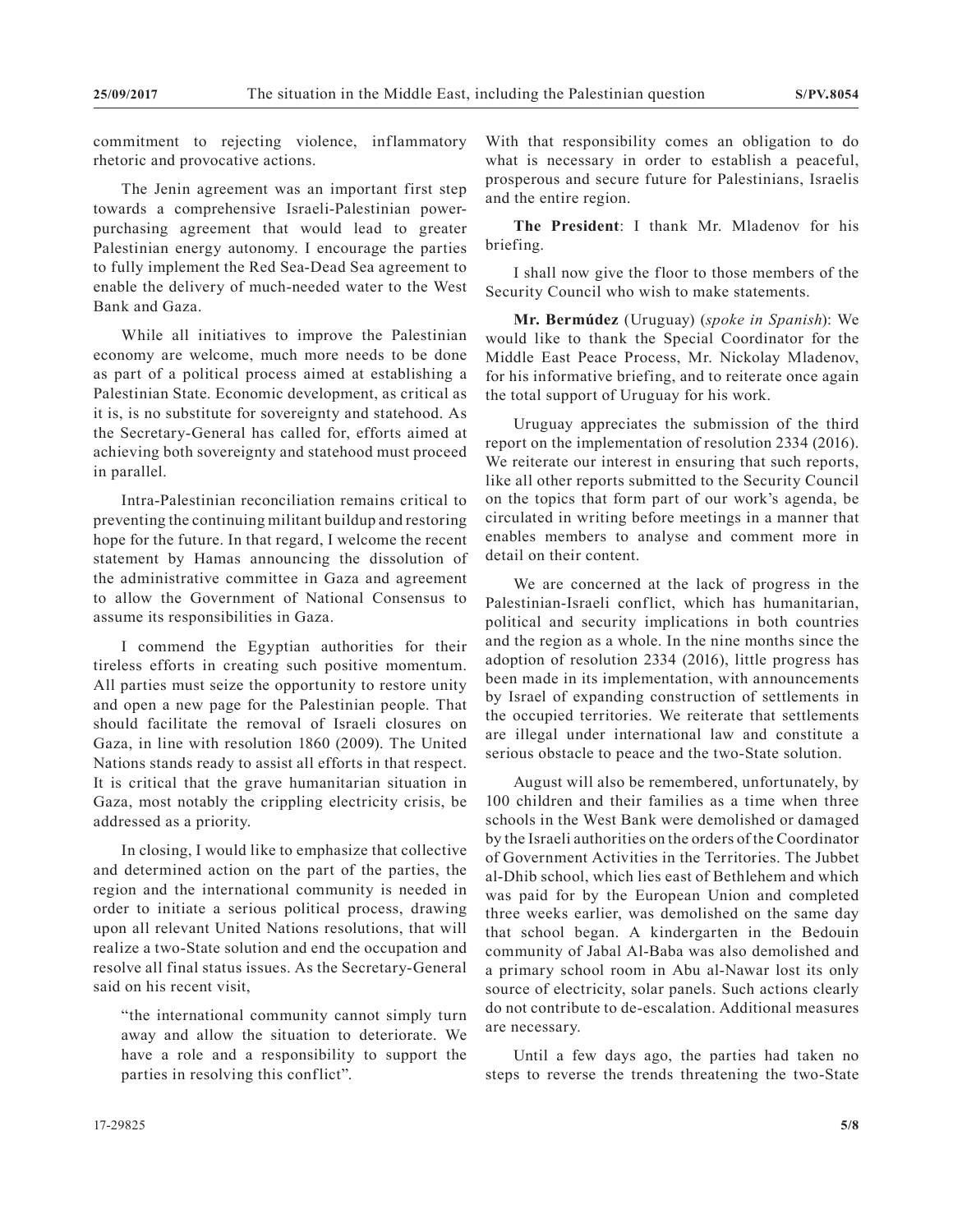solution, according to the latest report of the Middle East Quartet. In that context, we appreciate the announcement made last week by Hamas, offering the Palestinian Authority the resumption of control of the Gaza Strip after a decade. The tragic and worrisome situation of the 2 million inhabitants of Gaza, who are permanently on the verge of a serious humanitarian crisis, constitutes a serious threat to peace and carries the risk of provoking another armed conflict.

The reunification of Palestine under a single, legitimate and democratic Government is essential in order to address the aspirations of the Palestinian people. Such reunification could substantially improve living conditions in that area. If that agreement is to be successfully implemented, it will be essential that measures be accompanied by agreements on security, the disarmament of Hamas and the renunciation of both violence and the destruction of Israel as a declared objective.

On every occasion that the Security Council has met to consider the Palestinian question, we have insisted on the need to abandon the rhetoric of hatred and incitement. Peace will come through negotiations we reiterate that getting on the path of negotiation will come through gestures. In addition to moving away from hatred, we must humanize relations between the two contenders. Additionally, dead enemies on both sides must be returned. For example, the families of Hadar Goldin and Oron Shaul have been waiting since 2014 to be able to give them a dignified burial.

As Secretary-General Guterres expressed during his recent visit to the region, Uruguay understands that there are no alternatives to the two-State solution. Uruguay maintains its strong support for the establishment of two independent States and the right of Israel and Palestine to live in peace within secure and recognized borders and within a renewed field of cooperation that is free from any threats or acts that breach peace, including acts of terrorism. Agreements must be reached with respect to Jerusalem and other issues, such as equitable access to drinking water and respect for sacred sites.

It is time to reinvigorate a political outlook that will bring the parties back to the negotiating table, which is a process that must be supported by economic and social measures that will improve the living conditions and development of the Palestinian people. To that end, it will be necessary for the Israeli and Palestinian authorities to make every effort to avoid unnecessary provocations that would increase tensions and violence, which hamper all the efforts of the international community to bring about the resumption of bilateral negotiations.

In conclusion, as we have been doing since 1947, we wish to reiterate Uruguay's unwavering commitment to peace in the Middle East. In order to achieve this longsought-after goal, the parties need to resume direct bilateral negotiations with a view to achieving a two-State solution, which is the only option that will allow for the peaceful coexistence of Israel and Palestine, an end to the long and illegal occupation, and the wellbeing and security of their peoples.

We are just two months from the seventieth anniversary of the adoption of General Assembly resolution 181 (II), which established the partition of Palestine and the creation of two States, one Arab and one Jewish. This solution was decisively supported by Uruguay, out of the conviction that it would make it possible for Israel and Palestine to live together in peace and with secure borders. Yet despite constant efforts, this process unfortunately remains unfinished. The international community continues to hope that the leaders of Israel and Palestine will take every measure to move this process forward towards a genuine and lasting peace.

**Mr. Inchauste Jordán** (Plurinational State of Bolivia) (*spoke in Spanish*): We thank the Ethiopian presidency for convening today's briefing.

The Plurinational State of Bolivia, as a pacifist country, believes that the only way to guarantee a just and lasting peace in the conflict between Israel and Palestine is through sincere dialogue and clear expressions of political will on both sides with a view to achieving the two-State solution. Based on that conviction, we reaffirm our full commitment to multilateralism and a debate on a level playing field in the framework of respect for the sovereignty and territorial integrity of States.

The present context requires that we, from the seats that we occupy, put an immediate halt to the expansionist policy of Israel, which insists on continuing to move its inhabitants into Palestinian territory, in clear violation of the Geneva Convention relative to the Protection of Civilian Persons in Time of War and resolution 2334 (2016). It continues to reject the advisory opinion of the International Court of Justice of July 2004 on the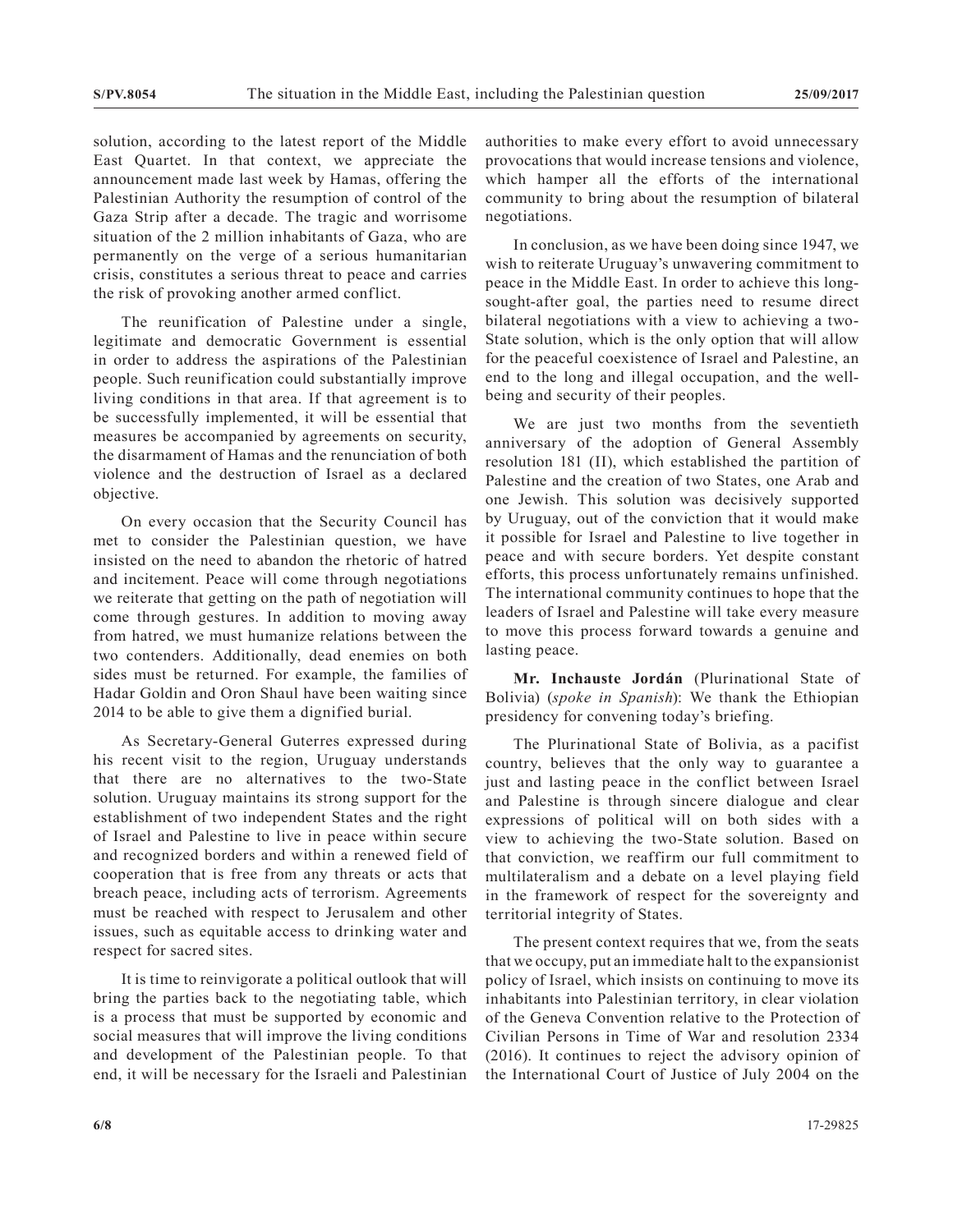construction of walls in occupied territories. It refuses to recognize that Israeli settlements in occupied Palestinian territory have been established in breach of international law, as concluded by the International Court of Justice.

On 22 November 1967, resolution 242 (1967) was adopted precisely as a result of Israel's cruel occupation of Palestinian territories. The resolution refers to the fact that one of the fundamental principles for achieving peace in the Middle East is the withdrawal of the Israeli armed forces from the territories they had occupied during that conflict. To date, this resolution has still not been implemented.

The humanitarian situation continues to unravel due to the electricity crisis in the Gaza Strip. In order to maintain a minimal level of emergency service, generators that are at constant risk of fuel shortages or excessive use are relied upon, and spare parts and replacement generators cannot be obtained because of restrictions. We hope that this dire situation will come to an end immediately and that the Palestinian civilian population that inhabits these territories will have access to more humane living conditions. We again urge the Security Council to enforce the demand that Israel, the Power occupying the Gaza Strip, immediately and completely halt its illegal blockade of the territory, which is a collective punishment of the civilian population of Palestine, through, inter alia, the immediate, ongoing and unconditional opening of border crossings in order for humanitarian aid, commercial goods and persons to move in and out of the Gaza Strip.

As we have said on previous occasions, we request that the Secretary-General's quarterly report on the implementation of resolution 2334 (2016) be presented in written format, which will allow us to analyse the resolution's implementation in detail, and that it include updated maps of all settlements in the occupied Palestinian territory. Bolivia wishes to express its commitment to the rapid implementation of the resolution without further delay, and we encourage all members of the Security Council to join forces to make this happen right away. We believe that all the resolutions of the Council should be implemented with the same rigour and commitment that they require, with the sole objective of guaranteeing international peace and security.

In conclusion, Bolivia reaffirms its support for the self-determination of the Palestinian people and its right to a free, sovereign and independent State within the pre-1967 international borders, with East Jerusalem as its capital, in accordance with the relevant resolutions of the Security Council and the General Assembly.

**Mr. Umarov** (Kazakhstan): We wish to express our appreciation to Special Coordinator Mladenov for his comprehensive and objective update.

On the political track, we have already expressed our position on the expansion-of-settlements issue several times before, and our generic position remains unchanged, balanced and consistent, so I will not take the Security Council's time to voice it again. I would just add that the principle of two States for two peoples is generally accepted by both Israel and Palestine, along with the entire international community, and should be taken into account as one of the foundations for establishing a lasting peace in the Middle East. We call on the parties to refrain from taking any steps that could impede the resumption of the Palestinian-Israeli negotiations. By saying the foregoing, we stand for the taking of concrete steps that will preserve the possibility of peaceful coexistence between the two States and strengthen the prospects for peace based on the inalienable right of Palestinians to Statehood and Israel's right to security. We propose to start from encouraging confidence-building measures between the parties consistent with the United Nations pillar related to development.

On the other hand, Kazakhstan welcomes the United States diplomatic efforts aimed at resuming the peace process and United States President Trump's talks with the leaders of both countries at the time of the general debate of the General Assembly at its seventysecond session. We call on the Middle East Quartet to revive its work on the Palestine-Israel track in the context of the American side's efforts in that direction. We also welcome the Russian Federation's and Egypt's efforts to ensure intra-Palestinian consolidation and urge all Palestinian political parties and movements to integrate into one national political structure.

On the humanitarian track, we continue to observe the difficult situation in the Gaza Strip, which we believe contributes to the instability and frustration that can fuel conflict and terrorist activities. In this regard, we urge the official authorities of both Israel